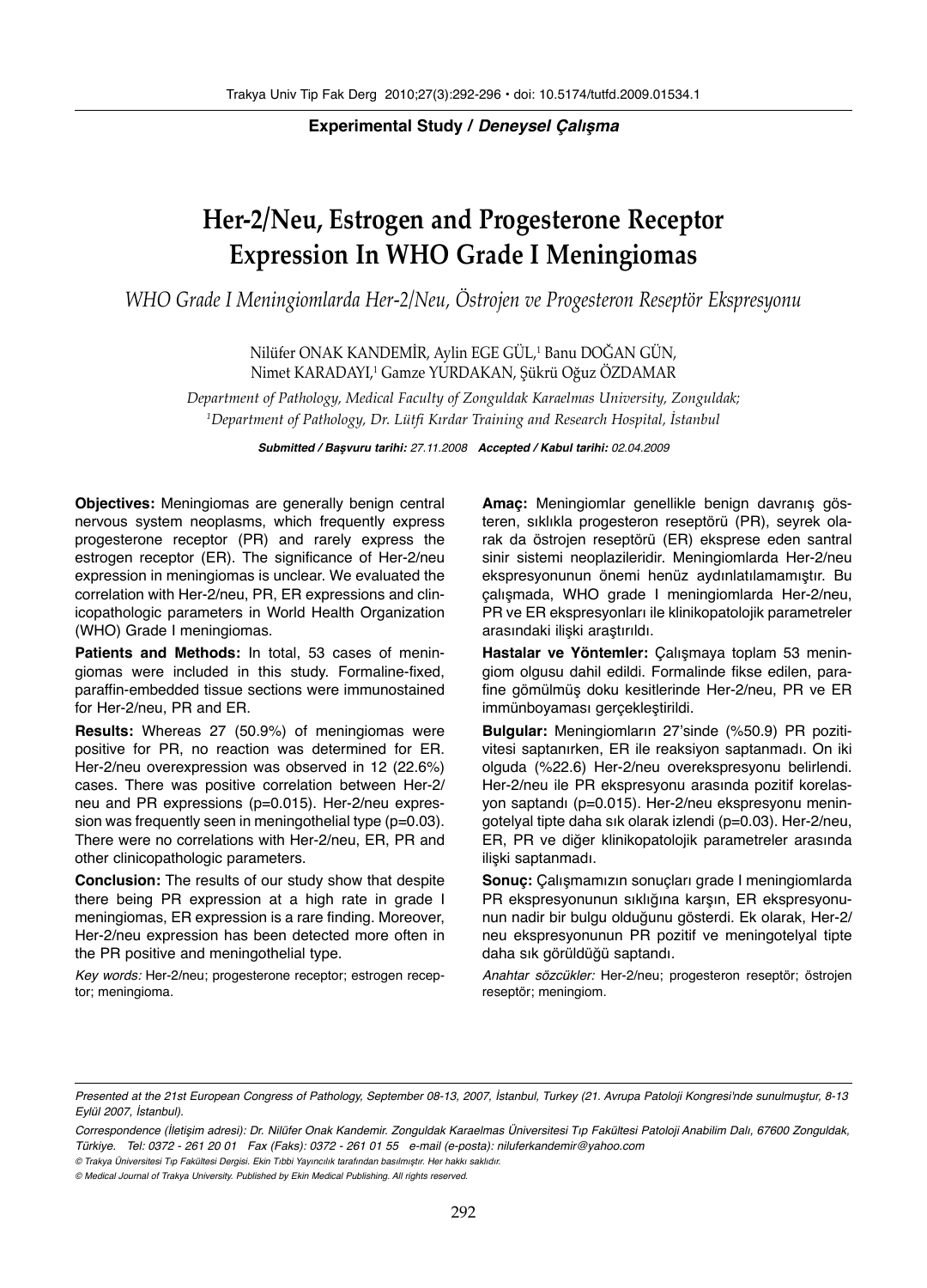Meningiomas arise from the meningothelial cells of arachnoid granulations and are one of the most common tumors of the central nervous system. Ninety percent of meningiomas are classified as histologically benign and correspond to grade I of the World Health Organization (WHO) classification for tumors of the nervous system. The standard treatment for meningiomas is surgical resection, with additional radiation therapy when necessary. Meningiomas recur in more than 20% of cases and are sometimes inoperable because of their relatively inaccessible locations.[1] Morphological and biopathological parameters such as histological grade, histological sub-type, high proliferative index, and brain invasion have been proposed to have prognostic value.<sup>[2]</sup> Given the variable behavior of meningiomas, even all of these factors in concert may be inadequate for determining the course of the disease. The preponderance of progesterone receptors (PRs) and the scarcity of estrogen receptors (ERs) in meningiomas are well known. The expression of PRs may relate to tumour grade, recurrence, and low proliferative index.[3-7] The role of ERs in meningiomas remains unclear.[4-6] The oncogene Her-2/neu, the second member of the epidermal growth factor receptor family, is a well-known prognostic factor in various human tumors such as breast carcinoma.<sup>[8,9]</sup>However, the significance of Her-2/neu expression in meningiomas is currently unknown.[10-16]

In the present study, we analyzed the immunohistochemical expression of the PR, ER, and Her-2/neu in WHO grade I meningiomas. In addition, we related the expression profiles of these factors to clinicopathological parameters such as age, gender, tumour size, brain and dura invasion, histological subtype, and proliferative index.

# **PATIENTS AND METHODS**

### **Clinical Data**

Fifty-three primary benign intracranial meningioma (WHO grade I) cases were included in this retrospective study. Of these, 32 were diagnosed in the Department of Pathology, Zonguldak Karaelmas University School of Medicine and 21 were diagnosed in the Department of Pathology in Dr. Lütfi Kırdar Training and Research Hospital between 2003 and 2008. Clinical information was obtained for all cases.

## **Histopathological Examination**

Meningioma tissue samples were routinely fixed in formalin and embedded in paraffin. Sections  $(5 \mu m)$  were stained with hematoxylin and eosin for histological examination. The slides were reviewed for histological subtyping and grading according to the WHO 2007 classification.<sup>[1]</sup> In each case, the two most representative sections were selected for immunohistochemical staining. Normal arachnoidal tissues obtained from autopsy cases were also immunostained in parallel.

# **Immunohistochemical Staining**

Immunohistochemical staining was performed on 4-µm-thick, formalin-fixed, paraffin-embedded tissue sections using a streptavidin-biotin-peroxidase technique (BSA-DAB). To enhance staining, heat-induced epitope retrieval was performed. Primary antibodies against the ER (clone 6F11; dilution 1:150; Novocastra, Newcastle, UK), PR (Clone 1294; dilution 1:150; Dako, Carpinteria, CA, US), Her-2/neu (clone; CB11; dilution 1:50; Diagnostic BioSystems, CA, US), and Ki67 (clone MIB-1; dilution 1:200, Dako, Carpinteria, CA, US) were used.

#### **Controls and Immunostaining Criteria**

All nuclear stainings were positive for Ki67. The mitotic index (MI) was determined by summing the total number of mitotic figures observed in the 10 high-power fields (×400) that contained the highest number of mitosing cells.

Steroid receptor expression levels in each sample were semi-quantitatively evaluated. The grades were defined as follows:  $0, \leq 1\%$  positive cells;  $1, 2-10\%$  positive cells;  $2+,$ 11-50% positive cells; and 3+, >50% positive cells. Cells with values greater than 1% were considered to be positive for PR or ER. Her-2/neu expression in each sample was also semi-quantitatively evaluated, as follows: 0, no staining; 1+, faint and incomplete membranous pattern; 2+, moderate and complete membranous pattern; and 3+, strong membranous pattern. An immunohistochemistry score of 2+ or greater was considered as Her-2/neu overexpression. Appropriate positive (breast carcinoma for PR, ER and Her-2/neu; normal tonsil tissue for Ki67) and negative controls (omitted primary antibody) were evaluated simultaneously in all cases.

#### **Statistical Analysis**

The categorical and categorized variables entered into the analysis were the patient's gender, histological subtype, tumour grade, presence of meningeal/brain invasion, and PR, ER, Her-2/neu, and Ki67 expression. Differences between groups were examined using the Mann-Whitney U test, chi-square test and Spearman's rank test. Calculations were performed with SPSS for Windows, version 11.0 (SPSS, Inc., Chicago, IL, US). Differences were considered statistically significant at p<0.05.

## **RESULTS**

There were 34 (64.2%) female and 19 (35.8%) male patients, with an age range of 38-78 years (56.9±11.5). Histologically, there were 28 (52.8%) meningothelial, 12 (22.6%) transitional, seven (13.2%) psammomatous, and six (11.3%) fibroblastic meningiomas (Fig. 1a-d).

Her-2/neu immunostaining was detected in 35 (66%) of the 53 meningiomas examined, with Her-2/neu overexpression (immunoreactivity score≥2+) in 12 (22.6%) cases (Fig. 2a, b). The proliferation index ranged from 0.35-8.4% (2.8±2.0%) (Fig. 2c). Twenty-seven meningiomas (50.9%) were positive for PRs (Fig. 2d), whereas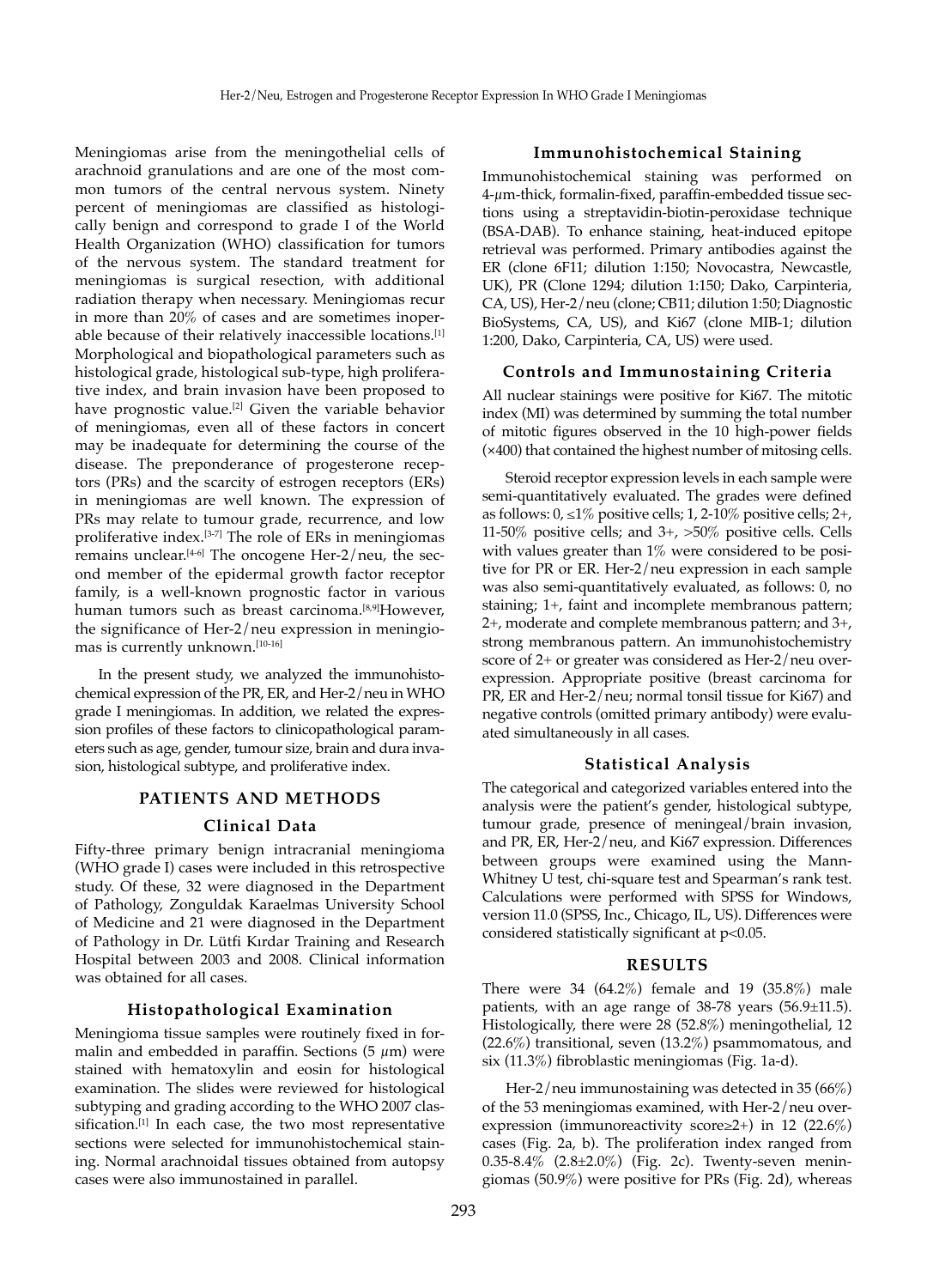

*Fig. 1. Histopathological appearance of WHO grade I meningiomas. (a) Meningothelial meningioma (X60), (b) psammomatous meningioma (X40), (c) fibroblastic meningiomamicrocystic (X80) and (d) angiomatous (X20) component. Hemotoxylin-Eosine staining.*

no staining was observed for ERs in any sample. The PR immunoreactivity was strong and distinct. Normal arachnoidal tissue was weakly positive for Her-2/neu and negative for both ER and PR. The degrees of PR and Her-2/neu immunostaining among various histological subtypes of grade I meningiomas are shown in Table 1.

There was no significant association between the proliferation index and any other clinicopathological parameter (p>0.05 for each). There was a positive correlation between Her-2/neu and PR expression (r=0.585, p=0.015), and Her-2/neu overexpression was frequently observed in meningothelial meningiomas (p=0.03). No significant relationships were observed between Her-2/ neu, PR and ER expression and any other clinicopathological parameter (p>0.05 for each).

# **DISCUSSION**

Clinical and epidemiological data reveal that meningiomas are hormone-sensitive tumors. The epidemiological similarities between meningioma and breast cancer,

**Table 1. Expression of PR and Her-2/neu in meningiomas according to histological type\*.**

| $PR**$ |      |          |          | Her- $2/$ neu*** |          |          |              |
|--------|------|----------|----------|------------------|----------|----------|--------------|
|        | $^+$ |          | $^{+++}$ |                  |          |          | $^{+ + +}$   |
| -13    | 7    | 5        | 3        | 5                | 16       | 4        | 3            |
| 6      | 3    | 2        |          | 4                | 5        | 2        | 1            |
| 3      | 4    | $\theta$ | $\theta$ | 5                |          | $\theta$ | $\mathbf{0}$ |
| 4      | 2    | 0        | 0        | 4                | $\theta$ |          |              |
| 26     | 16   |          | 4        | 18               | 23       |          | 5            |
|        |      |          |          |                  |          |          |              |

Data are given as number of cases.

 $^{**}$  -: no positive or  ${<}1\%$  positive cells;  ${+}{:}~2{\text{-}10\%}$  positive cells;  ${+}{:}~11{\text{-}50\%}$ positive cells; +++: >50% positive cells.

\*\* -: no staining; +: faint, incomplete membranous pattern; ++:

moderate, complete membranous pattern; +++: strong membranous pattern.



*Fig. 2. Immunohistochemical stains for Her-2/neu; (a) X60, (b) X120, (c) Ki67 (X80) and (d) PR (X100) in meningothelial meningioma. BSA-DAB staining.*

in addition to their similar steroid hormone receptor profiles, suggest that new treatment methods used for breast cancer tumors may also be viable options for meningiomas.[8,9] However, the role of sex steroids and Her-2/neu expression in the pathogenesis, progression, and treatment of meningiomas awaits investigation.

The presence of PRs in meningiomas has been documented in many studies, with rates of occurrence ranging from 48 to 88%.[3-7] In our study, we detected PR expression in 50.9% of the cases. This occurrence rate is comparable to the results of previous studies and indicates that PR expression is frequently observed in grade I meningiomas.

A review of the literature yielded no report on the relationship between PR expression and patient age, tumour size, or histological subtype.[3-7] Similarly, no relationship between these parameters and PR expression was detected in our study. In addition, we did not detect a statistically significant relationship between gender and PR expression. It has been reported in numerous studies that PR expression in meningiomas is more frequent in female patients.[3,6] However, these studies included a substantial number of atypical and malignant meningiomas, which are mostly devoid of PRs and are seen more frequently in male patients. Therefore, the previously reported gender-related difference might have been the result of the particular selection criteria used in the study, which resulted in a non-homogeneous patient population.

Some researchers have noted that the lack of PR expression in WHO grade I meningiomas is associated with a high mitotic index.[4,5] Another group detected no relationship between PR expression and the proliferative index.[3] We did not find a statistically significant relationship between PR expression and the proliferative index in our study.

Despite the prevalence of PR expression, ER expression in meningiomas is quite rare. Some researchers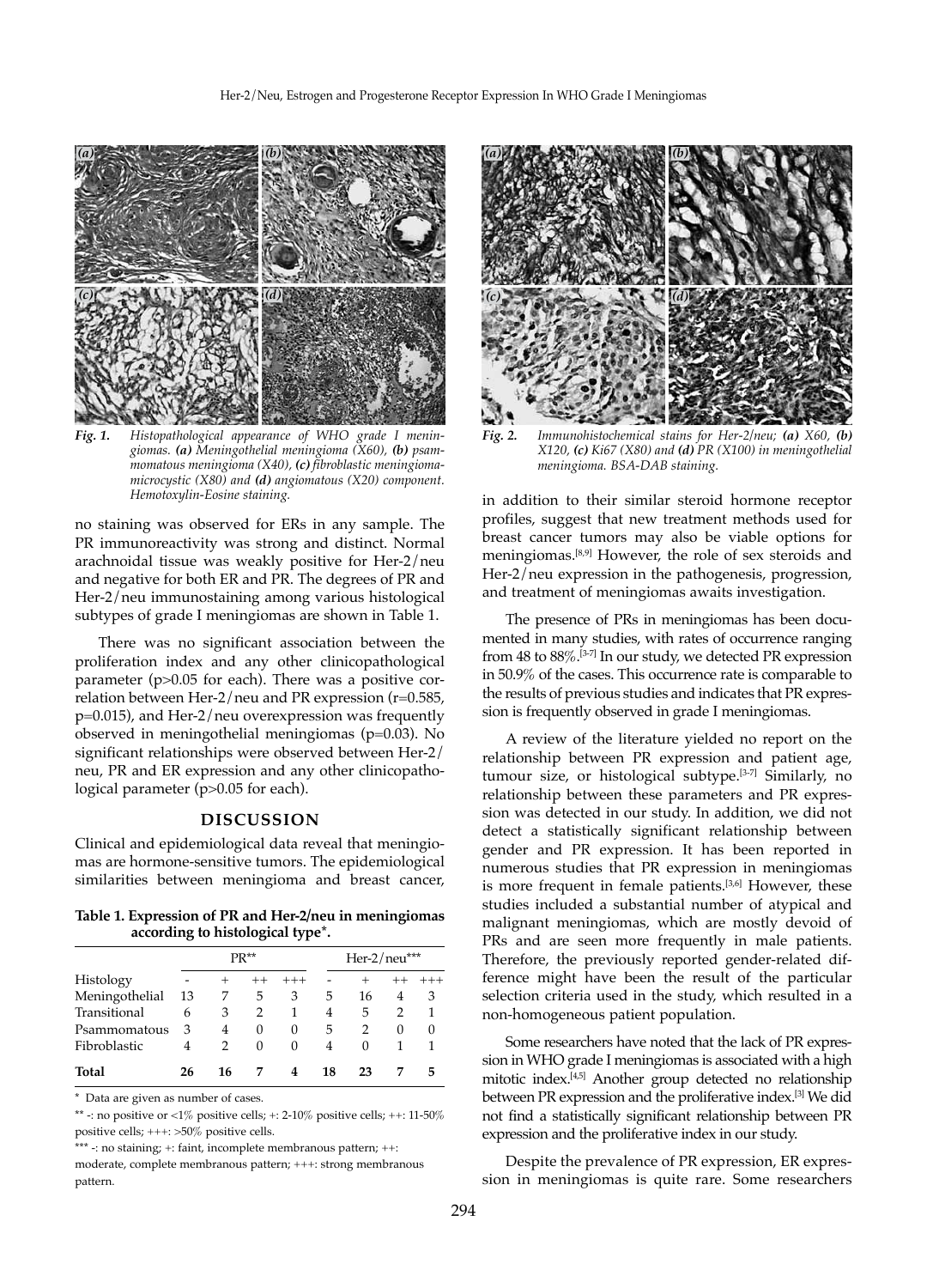assert that there is no ER expression in meningio- $\text{mas}$ ,<sup>[4,9]</sup> whereas others have reported ER expression rates of 5-33%.[5,6] In studies employing high precision molecular techniques, the rates tended to be higher. Pravdenkova et al.<sup>[5]</sup> advocated that positive ER expression in meningiomas is concomitant with karyotype anomalies and is an indicator of a bad prognosis. The presence of cytoplasmic ER expression has been reported in cases without nuclear ER expression.<sup>[6]</sup> In our study, we did not detect nuclear or cytoplasmic ER expression in any of the cases. This finding is compatible with the results of other studies employing immunohistochemical methods.[4,6,12] These results show that ER expression is detected at a lower rate than PR expression in meningiomas. These observations may be attributable to ER expression at levels too low to be detected immunohistochemically. Alternatively, it may be that PR and ER expression are independently regulated in meningiomas. However, the regulation of PR and ER expression is tightly linked in other hormonesensitive tissues (e.g., breast and ovary).

The Her-2/neu oncogene was the second member identified in the epidermal growth factor receptor family. Her-2/neu-encoded p185 protein, a receptor tyrosine kinase, is associated with multiple signal transduction pathways involved in cellular growth.<sup>[8]</sup> Her-2/neu is a well-known prognostic factor in various tumurs such as breast carcinoma, although the significance of Her-2/neu expression in meningiomas is unclear.<sup>[9-17]</sup> In our study, Her-2/neu overexpression was detected in 22.6% of the cases, which is within the range of 2.5 to 67.3% reported for Her- $2/$ neu overexpression in meningiomas.<sup>[9-17]</sup>

In a study by Loussouarn et al.,  $[12]$  Her-2/neu overexpression was more frequent in meningiomas displaying epithelial differentiation, such as meningothelial and secretory types. Durand et al.<sup>[13]</sup> reported no relationship between Her-2/neu and histotypes. In the present study, Her-2/neu expression was also significantly higher in meningothelial meningiomas, suggesting that Her-2/ neu expression may be associated with differentiation.

No relationship has been described between Her-2/ neu overexpression and proliferative activity in previous studies, $[9-16]$  and our results support this finding.

Loussouarn et al.<sup>[12]</sup> reported no relationship between Her-2/neu and PR expression. In contrast, Her-2/neu expression and PR expression were positively correlated in the present study. To the best of our knowledge, no other studies have investigated the relationship between these two parameters. Further studies are needed to provide additional reliable information on the relationship between Her-2/neu and PR expression in meningiomas.

In some studies, Her-2/neu expression was not detected in normal brain or arachnoid tissue.[15,16] In contrast, Schlegel et al.<sup>[14]</sup> and Potti et al.<sup>[10,11]</sup> detected Her-2/ neu in non-neoplastic arachnoid cap cells. In the current study, we also observed Her-2/neu immunoreactivity at low levels in non-neoplastic meningeal tissues. Therefore, we classified cases with 2+ or greater Her-2/ neu expression as overexpression.

Our study demonstrated that although Her-2/neu and PR are expressed at high rates in grade I meningiomas, ER expression is rare. Moreover, Her-2/neu expression was detected more frequently in the PR-positive and meningothelial meningiomas. Studies conducted in larger patient groups may provide reliable information for formulating alternative treatment choices as well as assessing the roles of these parameters in the pathogenesis and progression of meningiomas.

## **REFERENCES**

- 1. Perry A, Louis DN, Scheithauer BW, Budka H, von Deimling A. Meningiomas. In: Louis DN, Cavenee WK, Ohgaki H, Wiestler OD, editors. WHO classification of tumours of the central nervous system. 4th ed. Lyon: WHO; 2007. p. 164-92.
- 2. Marosi C, Hassler M, Roessler K, Reni M, Sant M, Mazza E, et al. Meningioma. Crit Rev Oncol Hematol 2008;67:153-71.
- 3. Roser F, Nakamura M, Bellinzona M, Rosahl SK, Ostertag H, Samii M. The prognostic value of progesterone receptor status in meningiomas. J Clin Pathol 2004;57:1033-7.
- 4. Maiuri F, De Caro Mdel B, Esposito F, Cappabianca P, Strazzullo V, Pettinato G, et al. Recurrences of meningiomas: predictive value of pathological features and hormonal and growth factors. J Neurooncol 2007;82:63-8.
- 5. Pravdenkova S, Al-Mefty O, Sawyer J, Husain M. Progesterone and estrogen receptors: opposing prognostic indicators in meningiomas. J Neurosurg 2006;105:163-73.
- 6. Konstantinidou AE, Korkolopoulou P, Mahera H, Kotsiakis X, Hranioti S, Eftychiadis C, et al. Hormone receptors in non-malignant meningiomas correlate with apoptosis, cell proliferation and recurrence-free survival. Histopathology 2003;43:280-90.
- 7. Blankenstein MA, Verheijen FM, Jacobs JM, Donker TH, van Duijnhoven MW, Thijssen JH. Occurrence, regulation, and significance of progesterone receptors in human meningioma. Steroids 2000;65:795-800.
- 8. Hung MC, Lau YK. Basic science of HER-2/neu: a review. Semin Oncol 1999;26(4 Suppl 12):51-9.
- 9. Custer BS, Koepsell TD, Mueller BA. The association between breast carcinoma and meningioma in women. Cancer 2002;94:1626-35.
- 10. Potti A, Panwalkar A, Langness E, Sholes K, Tendulkar K, Chittajalu S, et al. Role of her-2/neu overexpression and clinical features at presentation as predictive factors in meningiomas. Am J Clin Oncol 2004;27:452-6.
- 11. Potti A, Forseen SE, Koka VK, Pervez H, Koch M, Fraiman G, et al. Determination of HER-2/neu overexpression and clinical predictors of survival in a cohort of 347 patients with primary malignant brain tumors. Cancer Invest 2004;22:537-44.
- 12. Loussouarn D, Brunon J, Avet-Loiseau H, Campone M, Mosnier JF. Prognostic value of HER2 expression in meningiomas: an immunohistochemical and fluorescence in situ hybridization study. Hum Pathol 2006;37:415-21.
- 13. Durand A, Champier J, Jouvet A, Labrousse F, Honnorat J, Guyotat J, et al. Expression of c-Myc, neurofibromatosis Type 2, somatostatin receptor 2 and erb-B2 in human meningiomas: relation to grades or histotypes. Clin Neuropathol